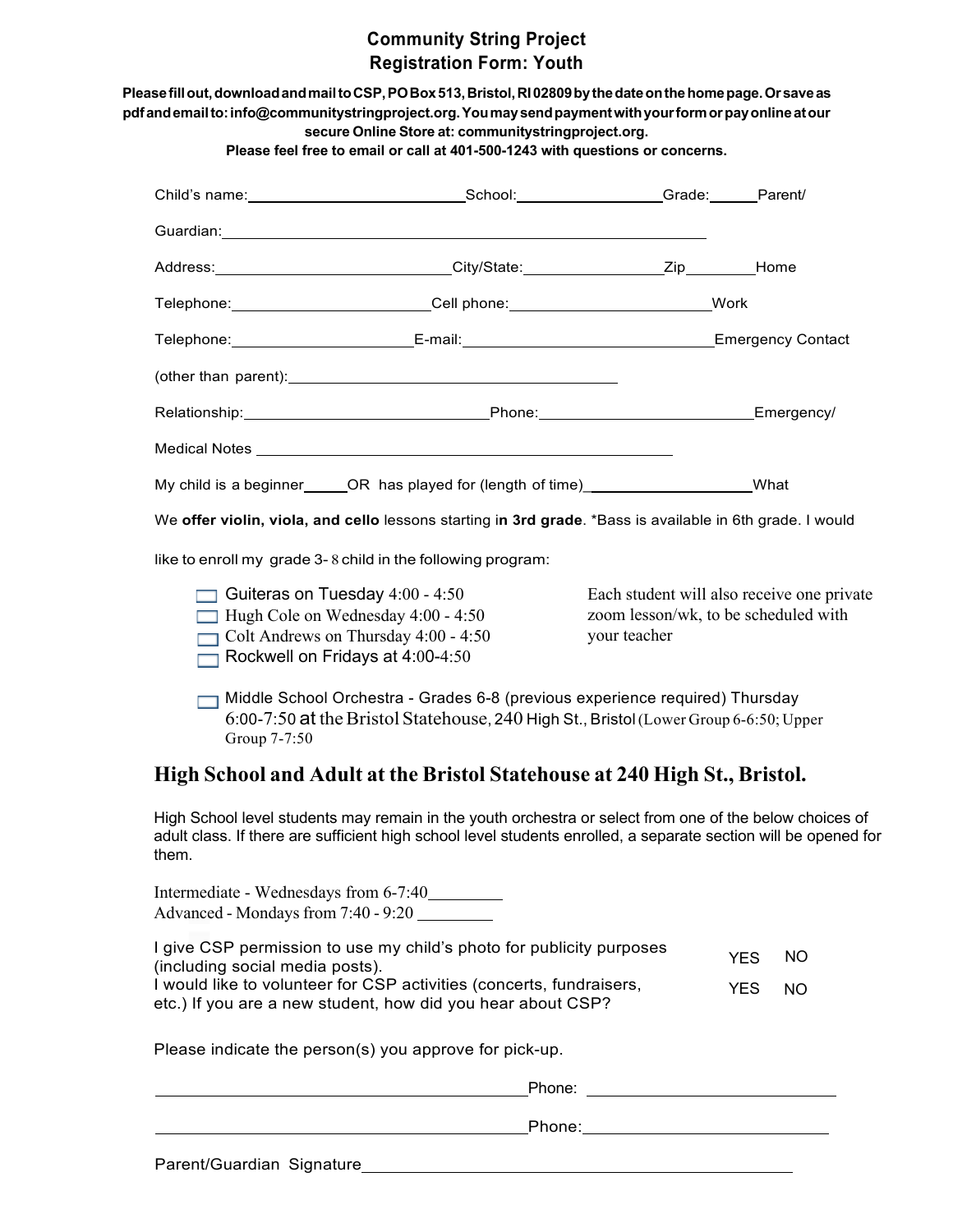#### **PAYMENT INFORMATION**

#### **LESSONS:**

Lesson fee (per semester) Free/reduced lunch program

\$210 free (\$25 instrument fee required if needed)

| We qualify for free/reduced lunch (please attach copy of qualifying paperwork) |
|--------------------------------------------------------------------------------|
|                                                                                |

 $\Box$  We do not qualify for free/reduced lunch but need financial aid to participate (Please complete and attach Financial Aid form- available on website.)

**INSTRUMENT:** The CSP instrument maintenance fee is \$40 per semester. Students who qualify for free/reduced lunch pay a reduced fee of \$25 per semester.

Check one:

- **Ne own or rent our own instrument:** violin viola cello bass
- We need to use a CSP instrument: violin viola cello bass

(please complete and attach Instrument Use form)

**I am submitting the following payment. Checks payable to CSP.**

| FUL | ΑY |
|-----|----|
|     |    |

| Lesson fee:                                                       | \$210                    |                            |
|-------------------------------------------------------------------|--------------------------|----------------------------|
| Sibling Discount for 2 <sup>nd</sup> and 3 <sup>rd</sup> child:   | $-$ \$50                 | <b>Total Fee Submitted</b> |
| Instrument maintenance:                                           | \$40 / \$0 (own)         | \$                         |
| Summer instrument use:<br>(with paid fall registration)           | \$40                     |                            |
| <b>FREE/REDUCED PAY</b><br>Lesson fee:<br>Instrument maintenance: | free<br>\$25 / \$0 (own) |                            |
| CSP Use Only:                                                     |                          |                            |
| Amount Received<br>Received by:                                   | Cash: \$                 | Check $#$                  |

### **Please complete the following for school dismissal procedures (Guiteras and Hugh Cole ONLY):**

| My child (name)                |                                    |
|--------------------------------|------------------------------------|
| (School)                       | will be attending Community String |
| Project classes afterschool on | (days and time)                    |

Parent Signature **Parameters** 

### **COZ Program – Please read for changes in services for this year**

This year the COZ program will continue to offer child supervision at Colt Andrews School and Rockwell School during the gap time between the end of school and the beginning of CPS Classes. **Supervision will not be offered after CSP instruction at all schools unless you are registered with the COZ program at that school.**

My child attends Colt Andrews or Rockwell and will go to COZ at the end of the school day until CSP class:

**Student's name** Parent's **Parent's Colt Andrews Rockwell Parent's** 

**Signature Date**